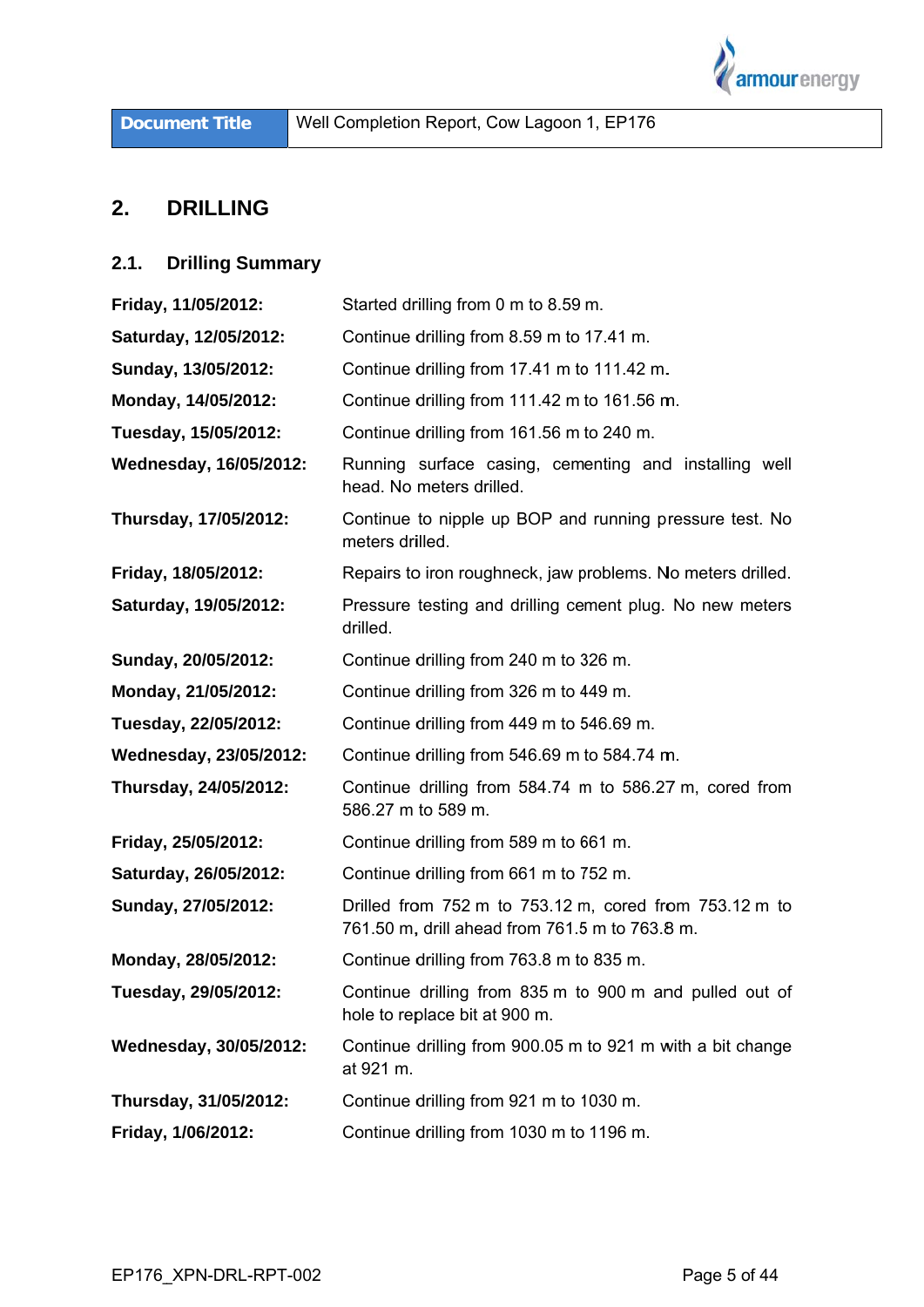

| <b>Document Title</b>        | Well Completion Report, Cow Lagoon 1, EP176                                                                                                                                                                                                                                                                                                                                                   |  |  |  |  |  |
|------------------------------|-----------------------------------------------------------------------------------------------------------------------------------------------------------------------------------------------------------------------------------------------------------------------------------------------------------------------------------------------------------------------------------------------|--|--|--|--|--|
| Saturday, 2/06/2012:         | Continue drilling from 1196 m to 1293.27 m - TD. Pull out<br>of hole in preparation for logging.                                                                                                                                                                                                                                                                                              |  |  |  |  |  |
| Sunday 3/06/2012:            | Continue logging. Set up for Seismic.                                                                                                                                                                                                                                                                                                                                                         |  |  |  |  |  |
| Monday 4/06/2012:            | Complete logging and seismic - prepare to run back in to<br>extend to 1800 m max.                                                                                                                                                                                                                                                                                                             |  |  |  |  |  |
| Tuesday 5/06/2012:           | Pressure test, run back in. Continue<br>drilling<br>from<br>1293.27 m to 1305.84 m.                                                                                                                                                                                                                                                                                                           |  |  |  |  |  |
| <b>Wednesday 6/06/2012:</b>  | Continue drilling from 1305.84 m to 1353.34 m. Water flow<br>test, POOH & set up for coring.                                                                                                                                                                                                                                                                                                  |  |  |  |  |  |
| <b>Thursday 7/06/2012:</b>   | Run into hole, drill 2.66 m to test core bit penetration rate.<br>Pull up for core run - RUN 3: 1356 m to 1357.24 m.                                                                                                                                                                                                                                                                          |  |  |  |  |  |
| Friday 8/06/2012:            | Attempt to drill ahead with drilling insert, very slow ROP.<br>Attempt to core for 45 mins, no improvements. POOH to<br>change out coring assembly and install hammer assembly.                                                                                                                                                                                                               |  |  |  |  |  |
| <b>Saturday 9/06/2012:</b>   | Drill ahead to 1378.19 m with air hammer, wait for<br>chromatograph installation, POOH to shoe & fix draw-<br>works.                                                                                                                                                                                                                                                                          |  |  |  |  |  |
| Sunday 10/06/2012:           | Run into hole and drill ahead. Hard ground. Set<br>chromatograph into operation. Slow cuttings, clearance<br>from hole reducing therefore ROP reducing.                                                                                                                                                                                                                                       |  |  |  |  |  |
| Monday 11/06/2012:           | Continue to drill ahead to 1553.45 m with very slow ROP,<br>POOH to assess bit.                                                                                                                                                                                                                                                                                                               |  |  |  |  |  |
| Tuesday 12/06/2012:          | Remove stabilizer on surface and run back in hole - flares<br>at 852 m & 947 m (reported) and 1048 m (witnessed -<br>duration $\sim$ 50 sec, 1-2 m yellow flame), drill ahead to<br>1569 m, take survey (failed - DTG gas witnessed when<br>unloading well after survey attempt), drill ahead to 1598 m,<br>take survey - 1.0 deg (DTG - 0.94% Pason, no flare). Drill<br>ahead to 1619.40 m. |  |  |  |  |  |
| <b>Wednesday 13/06/2012:</b> | Continue to drill ahead, TD 1804 m. Slow ROP due to slow<br>cuttings clearance.                                                                                                                                                                                                                                                                                                               |  |  |  |  |  |
| Thursday 14/06/2012:         | Commence logging hole.                                                                                                                                                                                                                                                                                                                                                                        |  |  |  |  |  |
| Friday 15/06/2012:           | Logging hole, pulling out of hole started casing.                                                                                                                                                                                                                                                                                                                                             |  |  |  |  |  |
| Saturday 16/06/2012:         | Casing, cementing hole and rig up.                                                                                                                                                                                                                                                                                                                                                            |  |  |  |  |  |
| Sunday 17/06/2012:           | Well completed.                                                                                                                                                                                                                                                                                                                                                                               |  |  |  |  |  |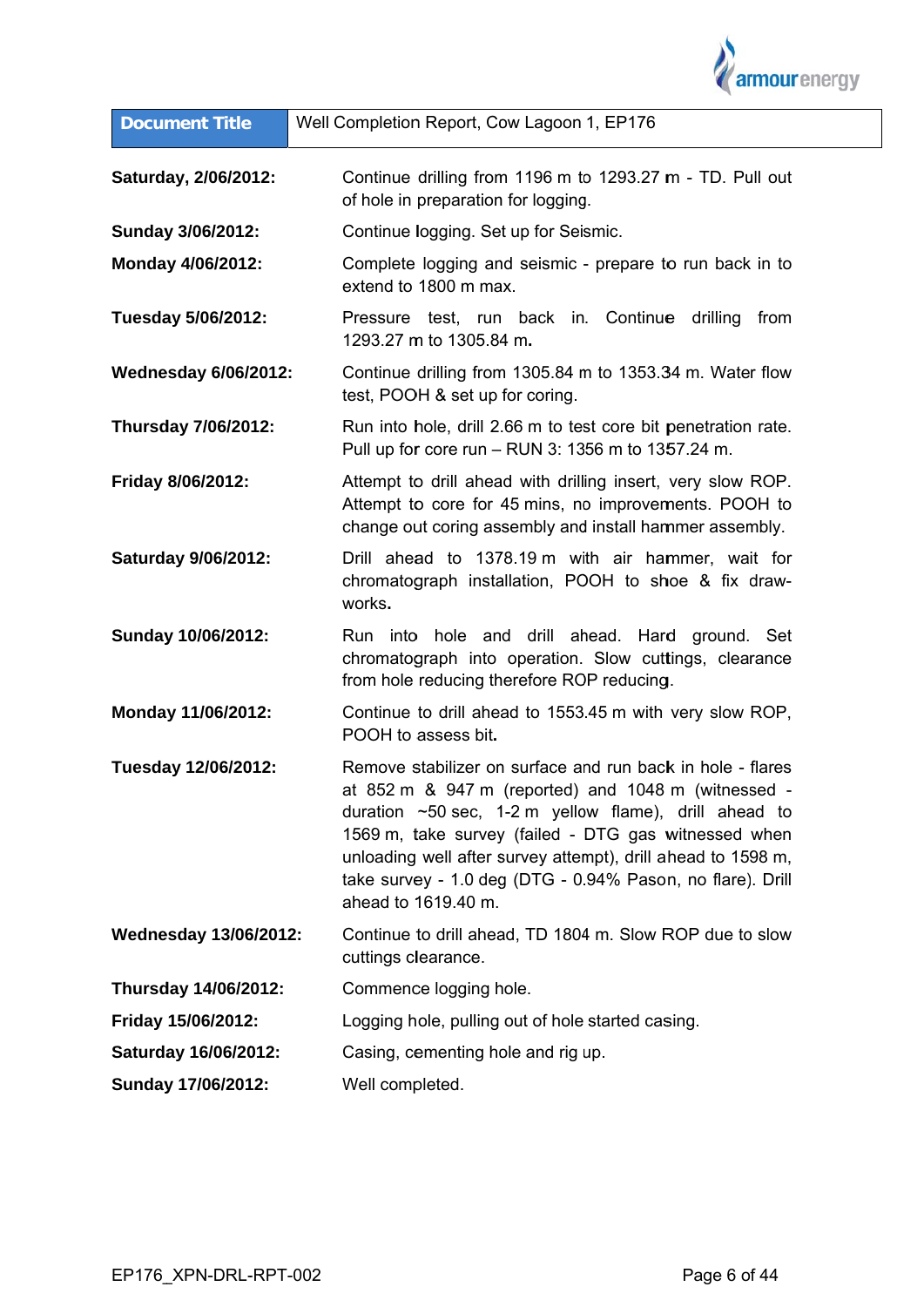

**Docum ment Title**

#### **2.2. Equipment Installed in or on the Well**

# Conductor Hole

- Drilled 17-1/2" hole
- Set 14" casing at 9 m

# Surface Hole

- Drill 12-1/4" hole to 232.0 m
- Survey at 50 m then every 50 m
- Maximum deviation: 2.0 degrees
- Mud drilled

# Surface Casing

- Casing size: 9-5/8"
- Grade: J-55
- Grade: J-55<br>● Tread: BTC set at 231.3 m or 238.56 m
- Cement: 10 bbls good cement return

### Main Hole

- $\bullet$ Drill 8-1/2" hole to 180 05.0 m
- Mud: Drilled with air hammer

### Fluid

- Air rate: 1800 cfm
- Mist rate: 20 gpm
- Frequency of rotation: 45 RPM
- Pressure: 380 psi

# **Production Casing**

- Casing size: 7"
- Grade: J-55
- Grade: J-55<br>● Thread: BTC set at 1805.0 m, run to surface

#### **2.3. Casing and Equipment Installed in or on the Well**

| Conductor Casing:         | 14" conductor casing cemented from 9 m to surface |
|---------------------------|---------------------------------------------------|
| Surface Casing:           | 238.56 m                                          |
| Intermediate Casing:      | ΝA                                                |
| <b>Production Casing:</b> | 1804 m                                            |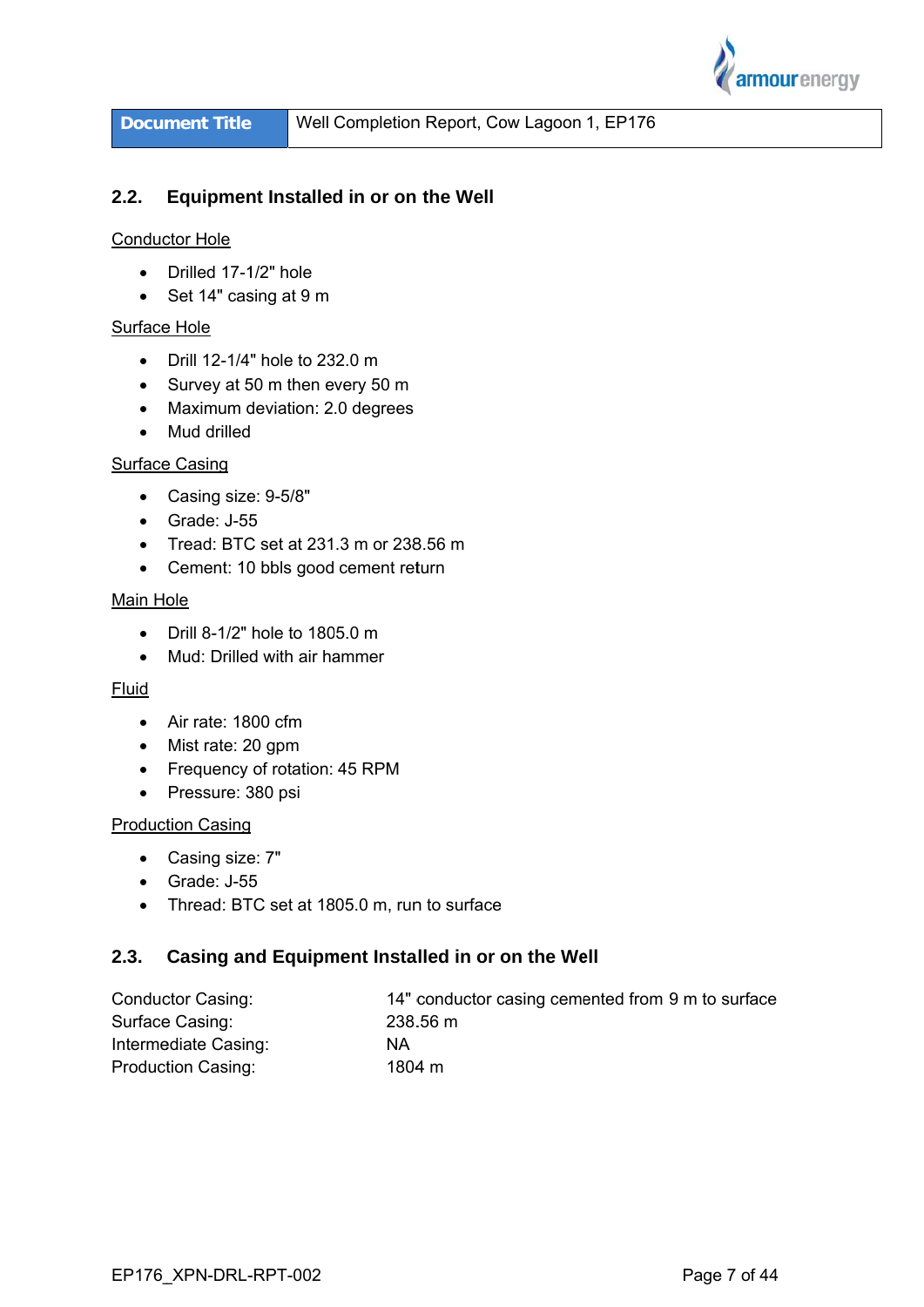

#### $2.4.$ **Wellbore schematics**



Figure 1: Wellbore schematic for Cow Lagoon 1.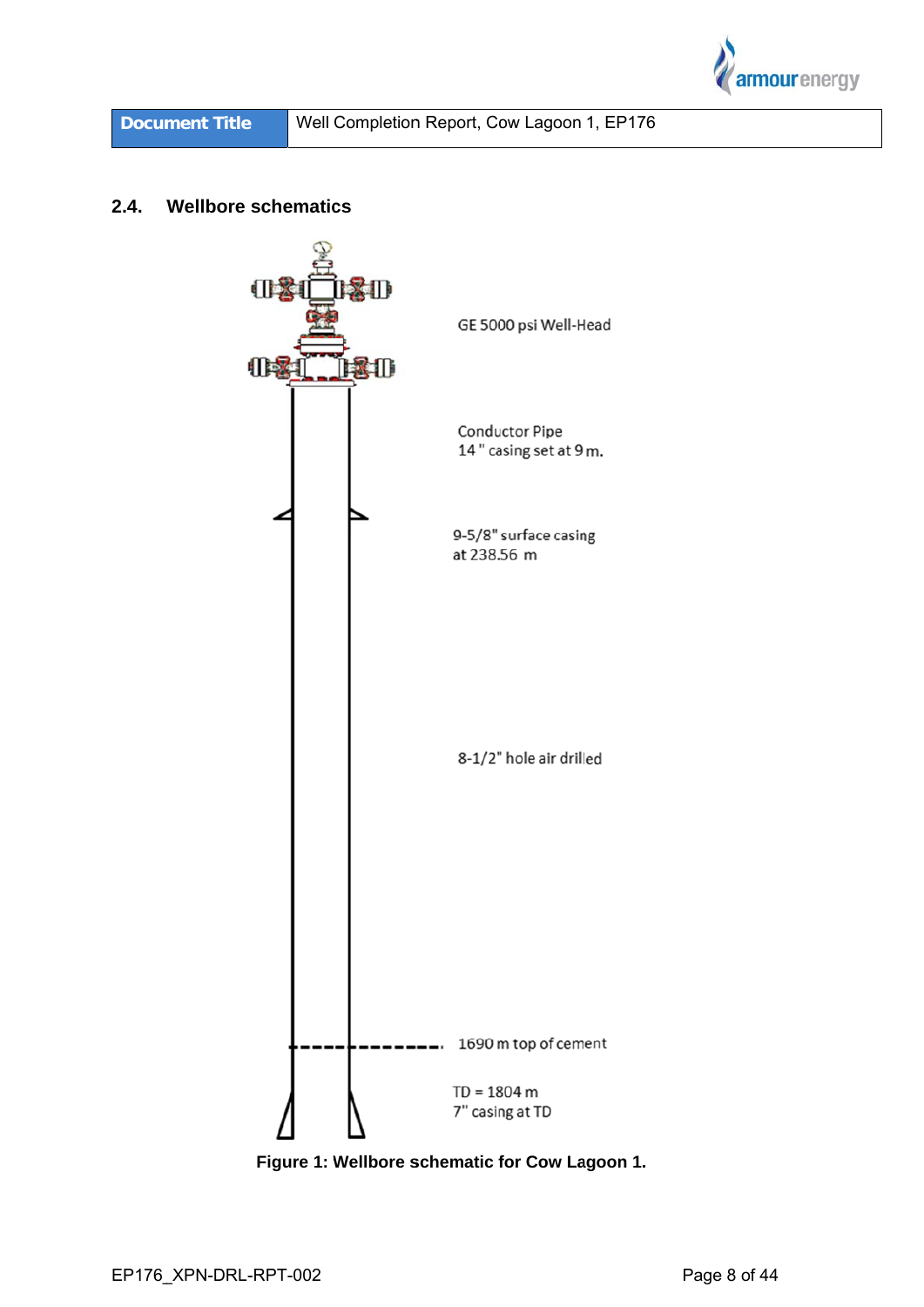

#### $2.5.$ **Deviation Survey**

| Depth [m]: | <b>Deviation [°]</b> |  |  |  |
|------------|----------------------|--|--|--|
| 27         | 0.5                  |  |  |  |
| 55         | 0.5                  |  |  |  |
| 119        | 0.5                  |  |  |  |
| 231        | 1.0                  |  |  |  |
| 395        | 2.5                  |  |  |  |
| 499        | 2.5                  |  |  |  |
| 688        | 5.0                  |  |  |  |
| 900.05     | 4.5                  |  |  |  |
| 1058       | 0.5                  |  |  |  |
| 1293.2     | 0.75                 |  |  |  |
| 1585       | 1.0                  |  |  |  |
| 1804.9     | 1.0                  |  |  |  |
|            |                      |  |  |  |

# Table 1: Deviation Survey for Cow Lagoon 1, EP176.

#### $2.6.$ **Cementing Operation**

Celllar

• 6' by 3.2' cellar ring installed and cemented in place.

# **Conductor Pipe 14" Casing**

• 14" Conductor casing cemented from 9 m to surface.

# **Surface Casing Cement 9-5/8" Casing**

- 9-5/8" casing ran from 231.3 m back to surface.
- 9-5/8" casing cemented from 231.3 m back to surface.

### **Production Casing Cement 7" Casing**

- 7" casing cemented from TD back to surface.
- Cement started to set-up, treating press to 3600 psi.
- 20 bbl annulus top up job done Cement at surface.
- 3600 psi pressure held on casing for 15 min.
- Tail cement estimated at 1602 m.
- Lead cement came to 2 m from surface.